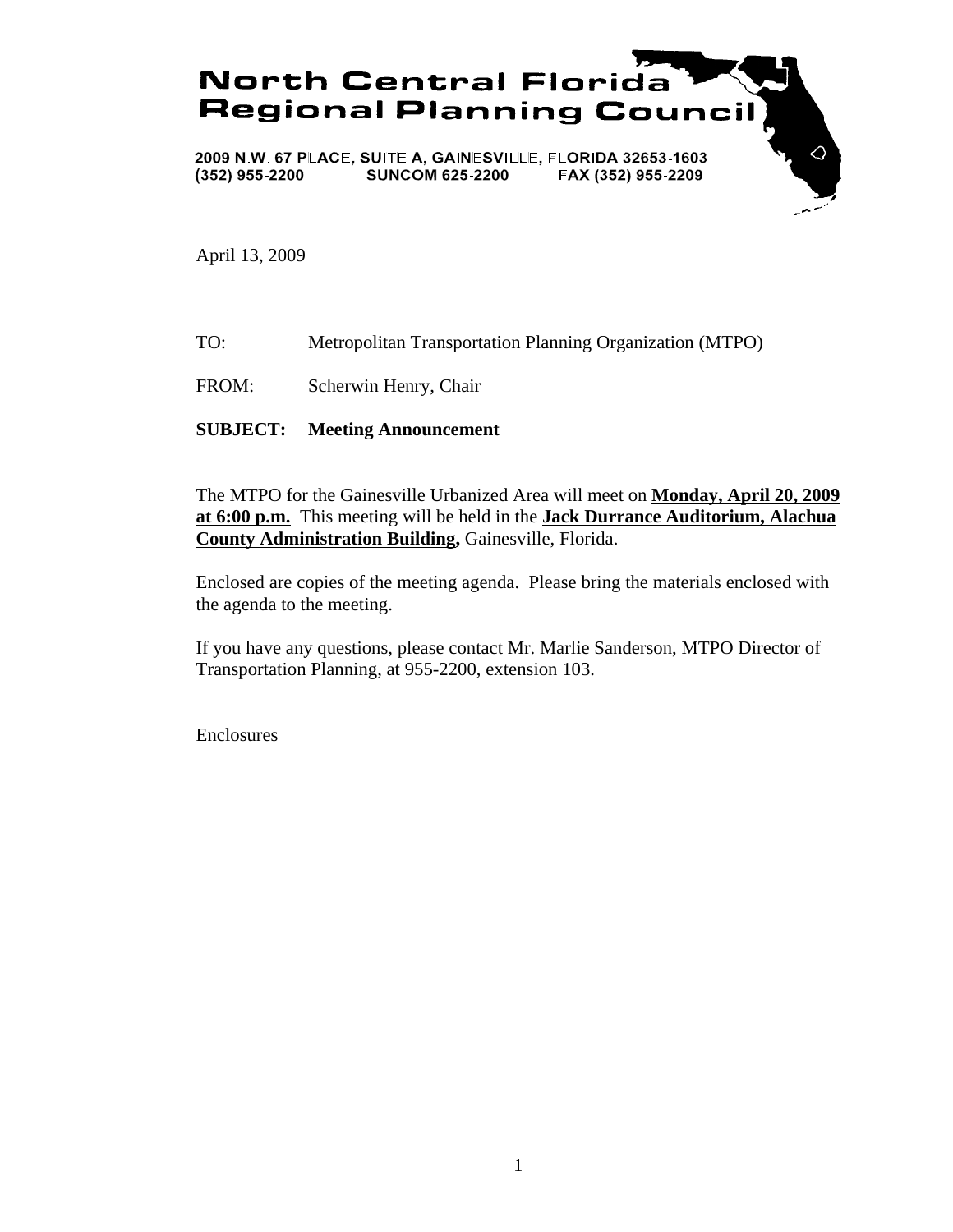

# **AGENDA**

# **METROPOLITAN TRANSPORTATION PLANNING ORGANIZATION FOR THE GAINESVILLE URBANIZED AREA**

**Jack Durrance Auditorium Monday, 6:00 p.m.**<br>Alachua County Administration Building Monday, 6:00 p.m. **Alachua County Administration Building Gainesville, Florida**

#### **STAFF RECOMMENDATION**

| Page $*3$   | I.   | <b>Approval of the Meeting Agenda</b><br>and Consent Agenda                                                                         | <b>APPROVE BOTH AGENDAS</b>                            |
|-------------|------|-------------------------------------------------------------------------------------------------------------------------------------|--------------------------------------------------------|
|             |      | The MTPO needs to review and approve both agendas                                                                                   |                                                        |
| Page #183   | II.  | SW 20 <sup>th</sup> Avenue- Scoping Plans                                                                                           | <b>APPROVE ALTERNATIVE 3</b><br><b>RECOMMENDATIONS</b> |
|             |      | At the November meeting, the MTPO did not have a quorum when a motion<br>was made to approve the Alternative 3 cross section        |                                                        |
| Page #187   | III. | <b>Transportation Improvement Program</b><br><b>Amendment- SW 8th Avenue Sidewalk</b>                                               | <b>APPROVE AMENDMENT</b>                               |
|             |      | This bike lane/sidewalk project has been funded and needs to be amended<br>into the Transportation Improvement Program              |                                                        |
| Page #189   | IV.  | <b>Transportation Improvement Program (TIP)</b>                                                                                     | <b>APPROVE STAFF</b><br><b>RECOMMENDATION</b>          |
|             |      | The TIP is the document that the MTPO approves each year which<br>authorizes the use of federal and state transportation funds      |                                                        |
| Page $*193$ | V.   | Archer Road/SW 16th Avenue Project<br><b>Development and Environmental Study</b>                                                    | <b>NO ACTION REQUIRED</b>                              |
|             |      | City of Gainesville staff and the City's consultant (Kimley-Horn and<br>Associates, Inc.) will give a status report on this project |                                                        |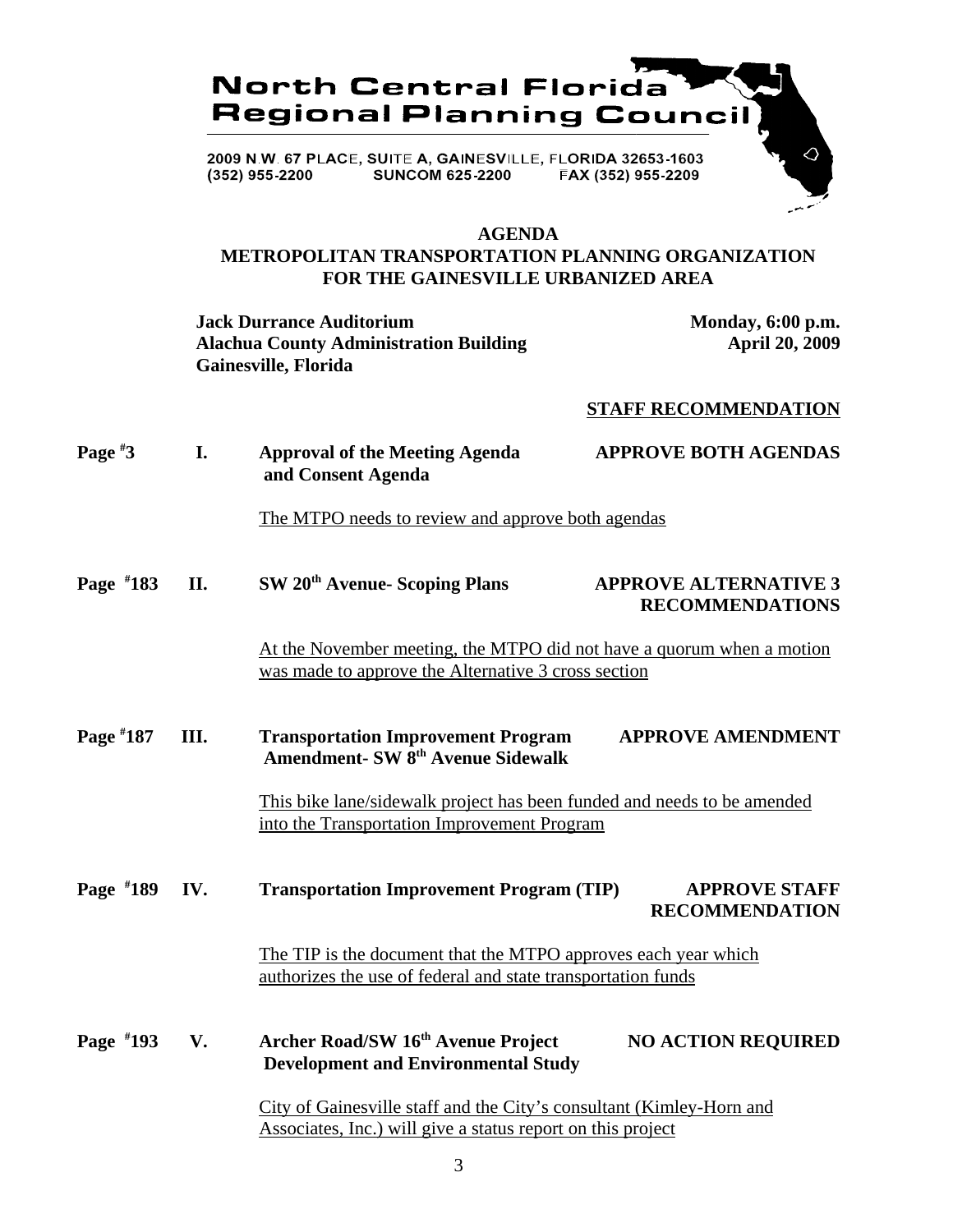# **Page # 2035 Long Range Transportation Plan APPROVE JOINT Update- Public Participation Plan RECOMMENDATIONS** The MTPO has contracted with Renaissance Planning Group to assist with the update of the long range transportation plan Back VII. Next MTPO Meeting AGREE TO MEET ON JUNE 8<sup>TH</sup> **Cover** The MTPO does not have any agenda items that require a meeting on May  $11<sup>th</sup>$ **VIII. Comments** A. MTPO Members\*

- B. Citizen Comments
- C. Chair's Report (if necessary)\*

Please bring the enclosed materials to the meeting. If you have any questions regarding the agenda items or enclosed materials, please contact Mr. Marlie Sanderson, AICP, MTPO Director of Transportation Planning, at 955-2200, Extension 103.

\*No handout included with the enclosed agenda material.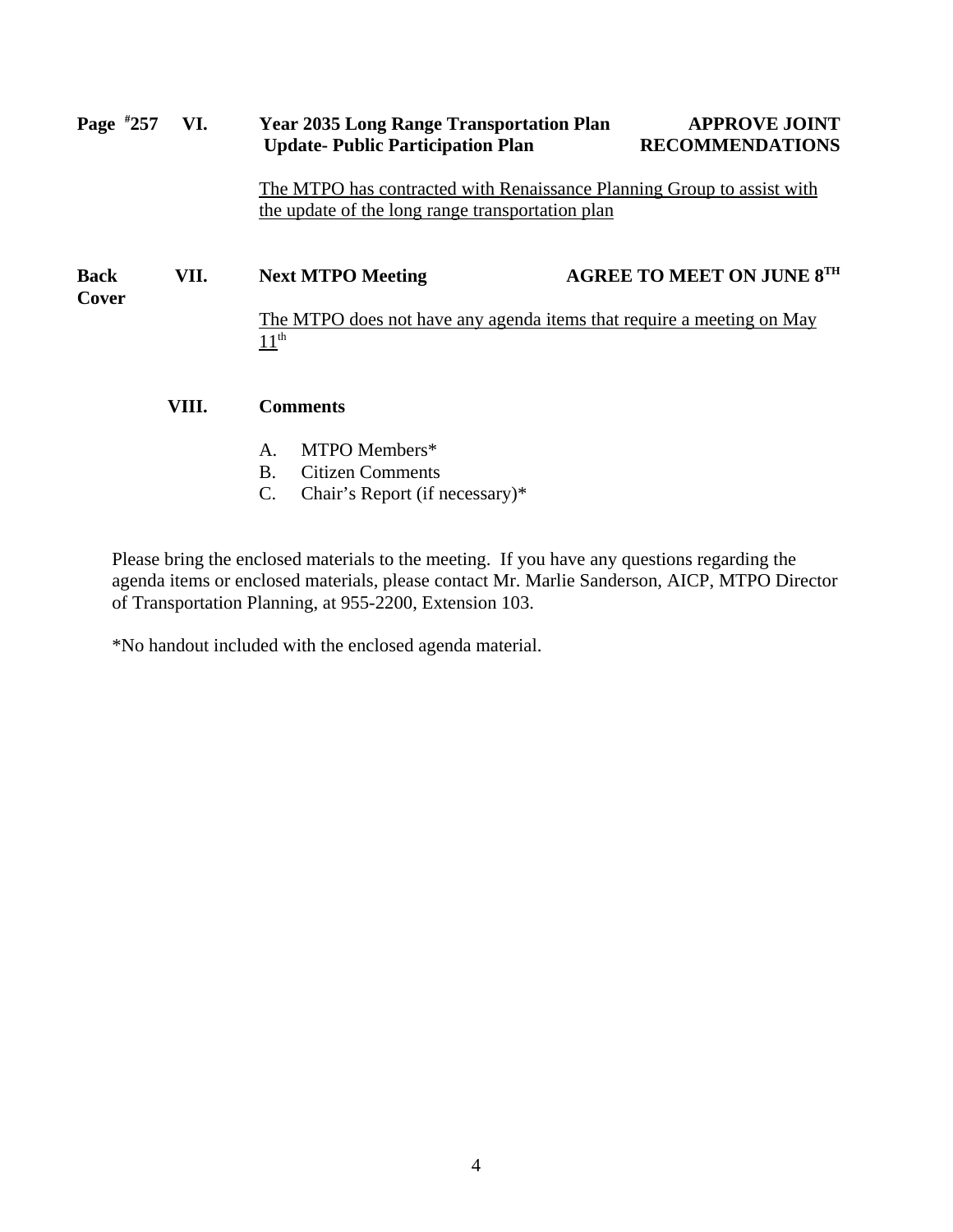

## **CONSENT AGENDA METROPOLITAN TRANSPORTATION PLANNING ORGANIZATION FOR THE GAINESVILLE URBANIZED AREA**

**Jack Durrance Auditorium Monday, 6:00 p.m.** Alachua County Administration Building **April 20, 2009 Gainesville, Florida**

#### **STAFF RECOMMENDATION**

**Page # 7 CA. 1 MTPO Minutes- March 2, 2009 48 APPROVE MINUTES** 

This set of MTPO minutes is ready for review

**Page # 13 CA. 2 MTPO Fiscal Year 2008 Audit Review APPROVE COMMITTEE Committee Report REPORT** 

> The MTPO Audit Review Committee has met and recommends that the MTPO accept the audit report and approve the invoice for payment

**Page # 37 CA. 3 Unified Planning Work Program (UPWP)- APPROVE REVISIONS Revisions**

> Enclosed with this agenda item are UPWP pages that need to be approved for Fiscal Year 2009/10

**Page # 61 CA. 4 Joint Certification Statement AUTHORIZE CHAIR TO SIGN**

> The Florida Department of Transportation (FDOT) is recommending that the MTPO planning process be certified

**Page # 65 CA. 5 Revised Transportation Planning Funds Joint APPROVE STAFF Participation Agreement Form: 525-101-02 RECOMMENDATION**

> FDOT is requiring the MTPO to include the language in Exhibit 2 as part of the current Transportation Planning Funds Joint Participation Agreement